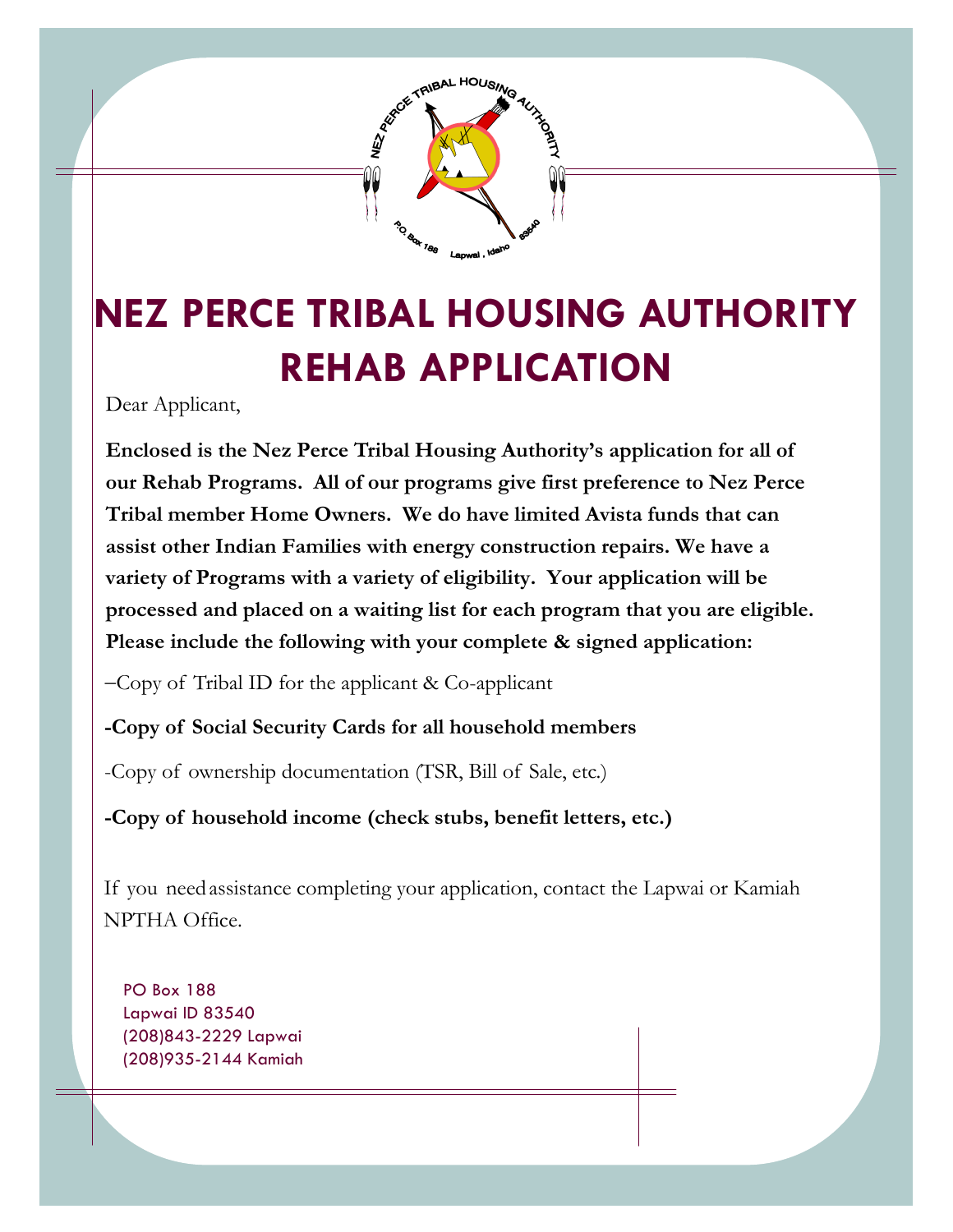**Lapwai (208)843-2229 Fax:(208)843-2973 Toll Free 1-888-334-5167 Kamiah (208)935-2144 Fax: (208)935-2845**

## **NPTHA REHAB APPLICATION**

|                                                  | Co-Applicant:________________________________                     |
|--------------------------------------------------|-------------------------------------------------------------------|
| Mailing Address:________________________________ | City: ______________________ State: _______ Zip: _____________    |
|                                                  | City: _______________________ State: ________ Zip: ______________ |
|                                                  |                                                                   |
| Contact Person: _______________________________  |                                                                   |
| <b>Directions to Home:</b>                       |                                                                   |

## **HOUSEHOLD INFORMATION**

List names of applicant and all household members.

| <b>Name</b><br>First, Middle Initial, Last | Relationship<br>to Applicant | <b>Social Security</b><br><b>Number</b> | Tribe # | <b>Disabled</b><br>Y or N | <b>DOB</b> |
|--------------------------------------------|------------------------------|-----------------------------------------|---------|---------------------------|------------|
|                                            | <b>Applicant</b>             |                                         |         |                           |            |
|                                            |                              |                                         |         |                           |            |
|                                            |                              |                                         |         |                           |            |
|                                            |                              |                                         |         |                           |            |
|                                            |                              |                                         |         |                           |            |
|                                            |                              |                                         |         |                           |            |

|                  |                                                                                                                                 | Home Repairs Needed to Prevent Displacement OR Risks Health & Safety |                         |  |  |  |
|------------------|---------------------------------------------------------------------------------------------------------------------------------|----------------------------------------------------------------------|-------------------------|--|--|--|
|                  | Please list <i>prioritized</i> repairs needed for your home, reason for repairs, and your best estimated costs of these repairs |                                                                      |                         |  |  |  |
|                  | Repairs needed:                                                                                                                 | Reason for repairs:                                                  | <b>Estimated Costs:</b> |  |  |  |
| Example          | Need electrical repairs                                                                                                         | Fire hazard, lights Flicker                                          | \$7,000                 |  |  |  |
| 1.               |                                                                                                                                 |                                                                      |                         |  |  |  |
| 2.               |                                                                                                                                 |                                                                      |                         |  |  |  |
| 3.               |                                                                                                                                 |                                                                      |                         |  |  |  |
| $\overline{4}$ . |                                                                                                                                 |                                                                      |                         |  |  |  |
| 5.               |                                                                                                                                 |                                                                      |                         |  |  |  |
| 6.               |                                                                                                                                 |                                                                      |                         |  |  |  |
| 7.               |                                                                                                                                 |                                                                      |                         |  |  |  |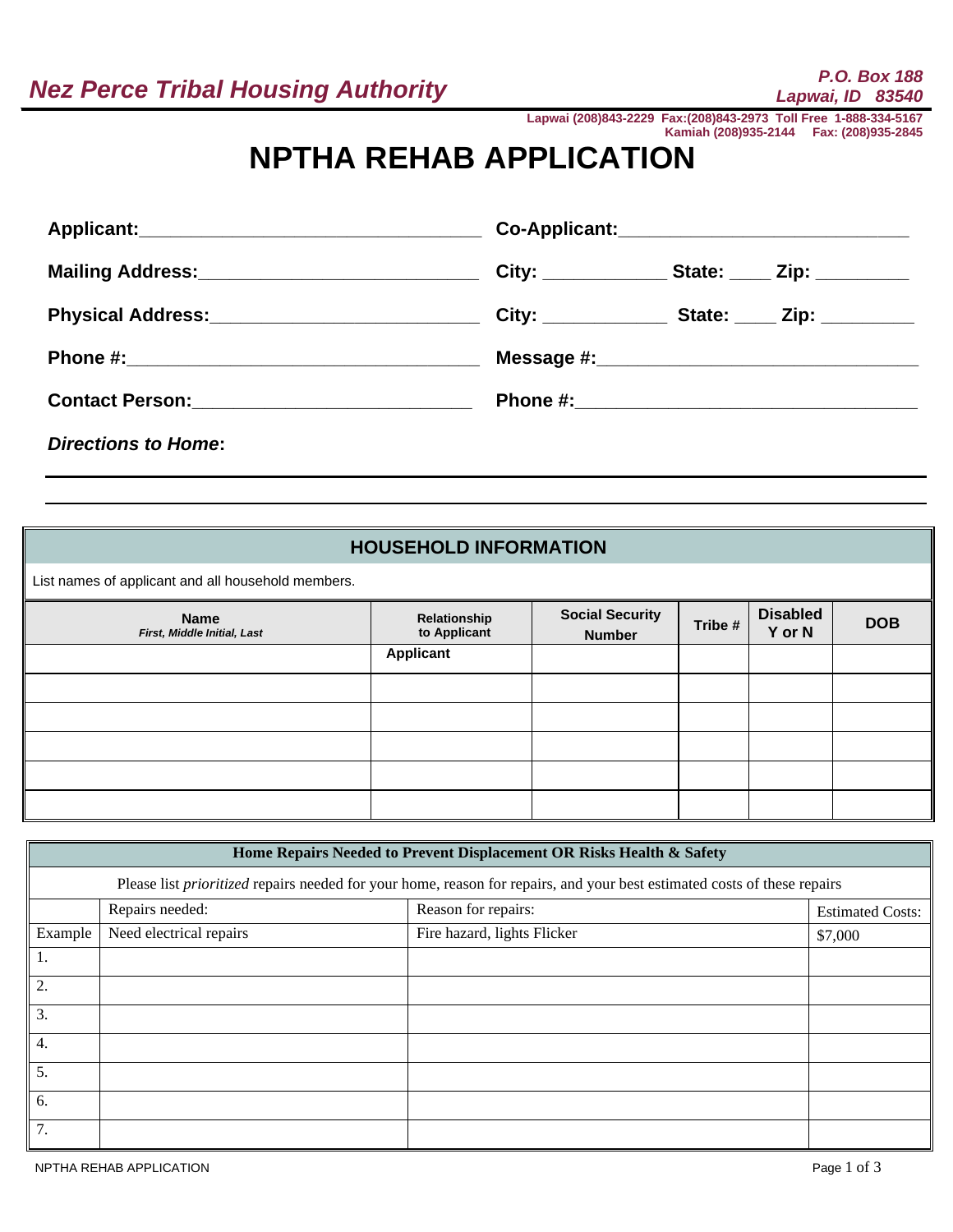|                                                                                                         |                                                                                                                                                                                                                               |                             |        |                           |               |  | <b>PROPERTY INFORMATION</b>                  |                                              |
|---------------------------------------------------------------------------------------------------------|-------------------------------------------------------------------------------------------------------------------------------------------------------------------------------------------------------------------------------|-----------------------------|--------|---------------------------|---------------|--|----------------------------------------------|----------------------------------------------|
| 1                                                                                                       | Is this your Primary Residence?                                                                                                                                                                                               |                             |        |                           |               |  |                                              | $\square$ YES<br><b>NO</b>                   |
| $\mathbf 2$                                                                                             | Will you continue to occupy this home for at least 5 years?                                                                                                                                                                   |                             |        |                           |               |  |                                              | $\square$ YES<br><b>NO</b><br>$\blacksquare$ |
| 3                                                                                                       | Do you own any other homes?                                                                                                                                                                                                   |                             |        |                           |               |  | $\square$ YES<br><b>NO</b><br>$\blacksquare$ |                                              |
| 4                                                                                                       | Have you been assisted in the past 3 years by NPTHA Home Repair?                                                                                                                                                              |                             |        |                           |               |  | $\square$ YES<br><b>NO</b>                   |                                              |
|                                                                                                         | If yes, when?                                                                                                                                                                                                                 |                             |        |                           |               |  |                                              |                                              |
|                                                                                                         | What repairs were completed?                                                                                                                                                                                                  |                             |        |                           |               |  |                                              |                                              |
|                                                                                                         | Do you owe any amount to NPTHA?<br>$\Box$ YES<br>5<br><b>NO</b>                                                                                                                                                               |                             |        |                           |               |  |                                              |                                              |
| $\Box$ stick built wood frame $\Box$ manufactured $\Box$ single wide trailer<br>What type of home?<br>6 |                                                                                                                                                                                                                               |                             |        |                           |               |  |                                              |                                              |
| 7                                                                                                       | What year was your home built? University of the control of the control of the control of the control of the control of the control of the control of the control of the control of the control of the control of the control |                             |        |                           |               |  |                                              |                                              |
| 8                                                                                                       |                                                                                                                                                                                                                               |                             |        |                           |               |  |                                              |                                              |
| 9                                                                                                       | <b>Utility Company Name:</b>                                                                                                                                                                                                  |                             |        | □Clearwater Power Company |               |  | $\Box$ AVISTA                                | <b>Idaho Power</b>                           |
|                                                                                                         | What is your primary heat source? $\Box$ wood stove                                                                                                                                                                           |                             |        |                           |               |  | baseboard<br>$\Box$                          | central furnace                              |
|                                                                                                         | Do you have a wood stove?                                                                                                                                                                                                     |                             |        |                           |               |  | $\Box$ Yes                                   | <b>NO</b>                                    |
| 10                                                                                                      | Has your home been weatherized by Community Action?                                                                                                                                                                           |                             |        |                           |               |  | $\Box$ Yes                                   | <b>NO</b>                                    |
|                                                                                                         | If yes, what repairs were completed? ______________                                                                                                                                                                           |                             |        |                           |               |  |                                              |                                              |
| 11                                                                                                      | Do you have Homeowner's insurance?                                                                                                                                                                                            |                             |        |                           |               |  | $\Box$ Yes                                   | <b>NO</b>                                    |
|                                                                                                         | Do you have flood insurance?                                                                                                                                                                                                  |                             |        |                           |               |  | $\Box$ Yes                                   | <b>NO</b>                                    |
|                                                                                                         |                                                                                                                                                                                                                               |                             |        |                           |               |  | <b>SUPPLEMENTAL INFORMATION</b>              |                                              |
|                                                                                                         |                                                                                                                                                                                                                               | <b>New</b>                  | Good   | <b>Needs</b><br>Repair    | <b>Urgent</b> |  |                                              | <b>Describe</b>                              |
| Roof                                                                                                    |                                                                                                                                                                                                                               | $\sim$                      | П      | ΙI                        |               |  |                                              |                                              |
|                                                                                                         | <b>Electrical</b>                                                                                                                                                                                                             | $\Box$                      | П      | □                         |               |  |                                              |                                              |
|                                                                                                         | <b>Kitchen Plumbing</b>                                                                                                                                                                                                       | $\blacksquare$              | □      | $\Box$                    |               |  |                                              |                                              |
|                                                                                                         | <b>Bathroom Plumbing</b>                                                                                                                                                                                                      | $\Box$                      | □      | $\Box$                    |               |  |                                              |                                              |
| <b>Doors</b>                                                                                            |                                                                                                                                                                                                                               | $\sim$                      | П      | $\Box$                    |               |  |                                              |                                              |
|                                                                                                         | <b>Windows</b>                                                                                                                                                                                                                |                             | $\Box$ | $\Box$                    |               |  |                                              |                                              |
|                                                                                                         | <b>Steps/ Stairs</b>                                                                                                                                                                                                          | $\Box$                      | $\Box$ | $\Box$                    |               |  |                                              |                                              |
|                                                                                                         | <b>Handicap Accessibility</b>                                                                                                                                                                                                 | □                           | $\Box$ | □                         |               |  |                                              |                                              |
|                                                                                                         | <b>Heating/ Cooling System</b>                                                                                                                                                                                                | $\Box$                      | $\Box$ | □                         |               |  |                                              |                                              |
|                                                                                                         | Weatherization                                                                                                                                                                                                                | $\Box$                      | П      | □                         |               |  |                                              |                                              |
| <b>Floors</b>                                                                                           |                                                                                                                                                                                                                               | $\Box$                      | П      | □                         |               |  |                                              |                                              |
|                                                                                                         | <b>Utility Room</b><br><b>Exterior</b>                                                                                                                                                                                        | $\mathcal{L}_{\mathcal{A}}$ | $\Box$ | □                         |               |  |                                              |                                              |